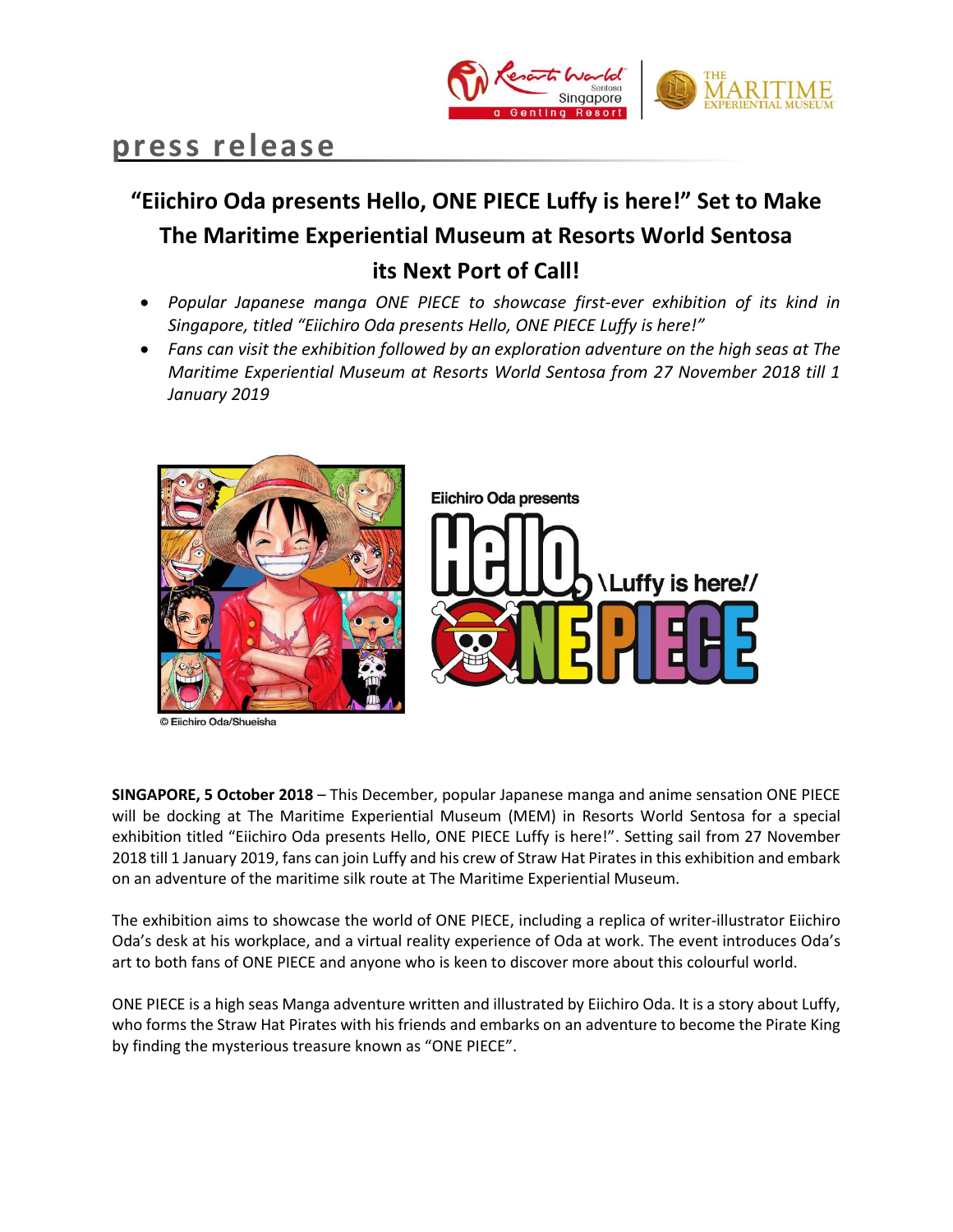Visitors will be taken on a whimsical journey through four distinct sections, each covering a unique aspect of Oda's work, namely:

**Hello, ONE PIECE! –** An introduction and overview of the event greets visitors as they enter the exhibition space.

**Hello, Luffy! –** ONE PIECE owes much of its success to the strong character of protagonist Luffy, who gives the story its signature charm and wit. Through the dialogue of various scenes from the story, this zone features the allure of Luffy using five keywords. This zone also features a giant sized version of the iconic wanted-poster, featuring Luffy and describing key aspects of the story.

**Hello, Colourful World! –** This zone dives into the colourful world of ONE PIECE created by writerillustrator Eiichiro Oda. Visitors can come face to face with a life-sized replica of Oda's desk, accompanied by a video that shows him completing an illustration.

**Hello, Playful World! –** At this virtual reality area, visitors can experience jumping into the mind of Eiichiro Oda and gain a first person perspective of ONE PIECE characters being drawn and brought to life by him.

ONE PIECE began its serialisation in the Weekly Shonen Jump manga magazine in 1997 and has gained unprecedented popularity ever since. Since its inception, ONE PIECE has also been loved around Asia, Europe, the USA, and many other countries around the world. Billed as a new adventure to commemorate the 20<sup>th</sup> anniversary of the series, Singapore was chosen as the latest stop of this exhibition due to its liveliness and vibrancy that accompanies its love for manga.

The Maritime Experiential Museum in Resorts World Sentosa was chosen as the venue for this exhibition, as the adventures seen in ONE PIECE resonate well with the spirit of adventure and exploration espoused at the MEM. The MEM celebrates man's aspiration for exploration and conquest of the seas through the eyes of four renowned seafaring explorers. We invite curious guests and adventure seekers to come and explore the fascinating heritage of the maritime silk route, and leave inspired to go explore the world and discover new possibilities.

## **Ticketing Information**

Entry to this event will be priced at an early bird rate of S\$12 which will only be available online. Early bird tickets are of limited quantity and will retail for S\$15 thereafter. These ticket prices also include entry into The Maritime Experiential Museum. Fans looking to experience the VR magic of ONE PIECE will need to purchase a separate ticket onsite at S\$8.

Ticket purchase and additional information on the event can be found at [www.rwsentosa.com/onepiece](http://www.rwsentosa.com/onepiece)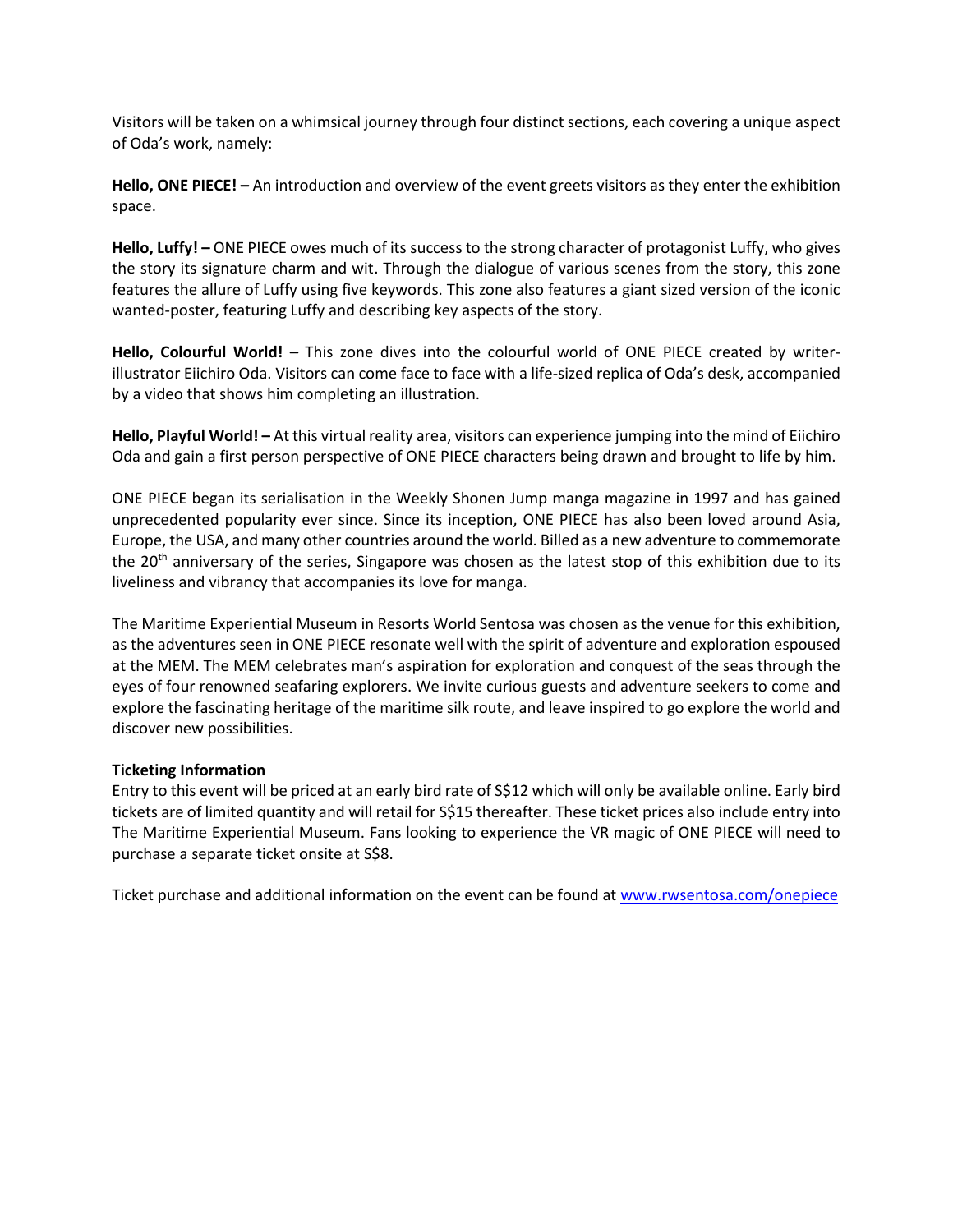# **Event Overview**

| <b>Event Title:</b>      | Eiichiro Oda presents Hello, ONE PIECE Luffy is<br>here!          |
|--------------------------|-------------------------------------------------------------------|
| Date:                    | 27 November 2018 - 1 January 2019                                 |
| <b>Opening Hours:</b>    | 27 - 30 November: 10.00am - 7.00pm                                |
|                          | 1 December $-$ 1 January: 9.30am $-$ 7.00pm                       |
| Venue:                   | The Maritime Experiential Museum,<br><b>Resorts World Sentosa</b> |
| <b>Tickets Details:</b>  | Early Bird Rate: SGD \$12.00 (only available online)              |
|                          | Regular Rate: SGD \$15.00                                         |
|                          | VR Experience: SGD \$8.00                                         |
| <b>Official Website:</b> | www.rwsentosa.com/onepiece                                        |

**– END –**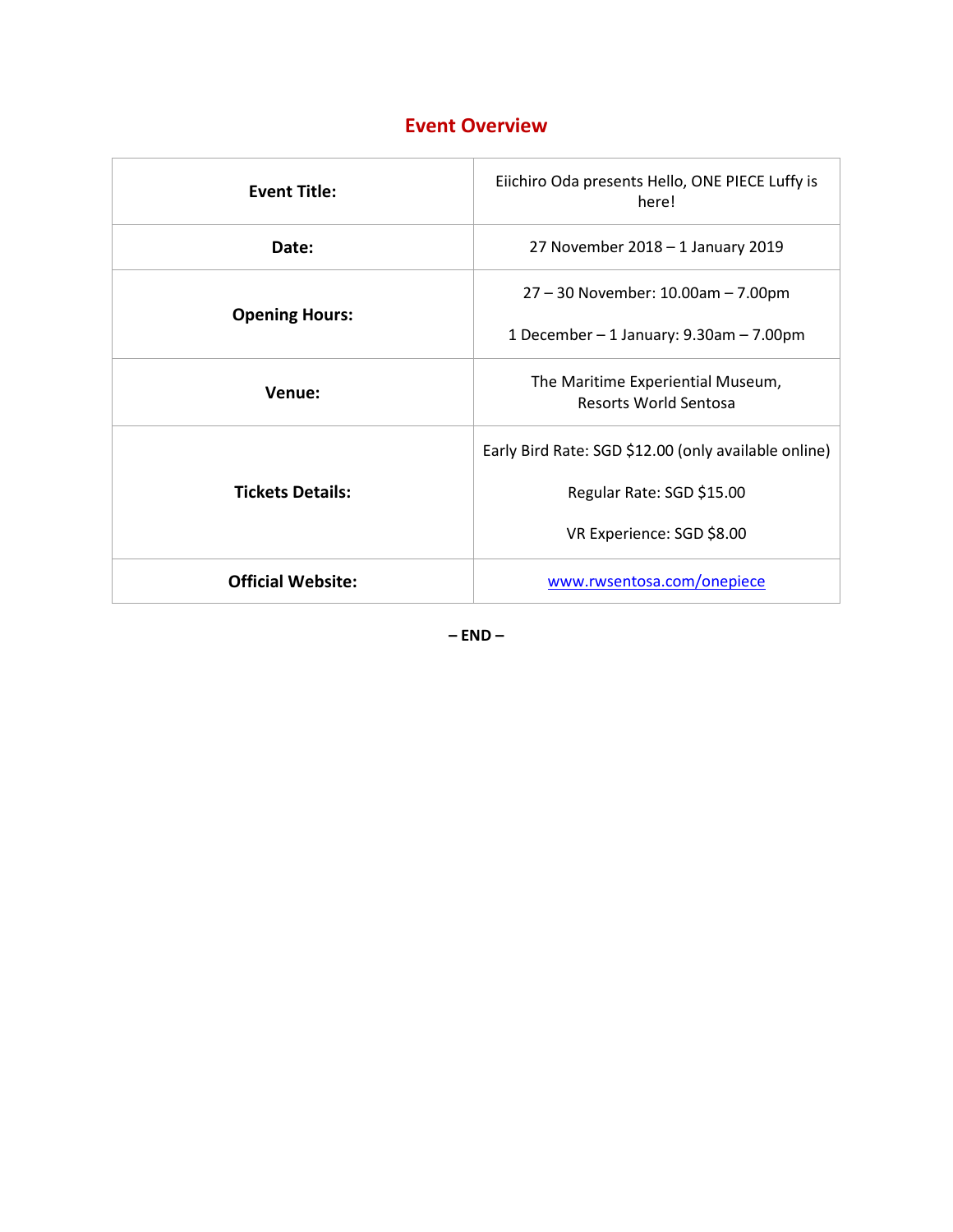#### **ABOUT RESORTS WORLD SENTOSA**

Resorts World Sentosa (RWS), Asia's premium lifestyle destination resort, is located on Singapore's resort island of Sentosa. Spanning 49 hectares, RWS is home to world-class attractions including Universal Studios Singapore, S.E.A. Aquarium, the Maritime Experiential Museum, Dolphin Island and Adventure Cove Waterpark. Complementing the adventure and adrenaline of its theme parks and attractions are six unique luxury hotels, the world-class Resorts World Convention Centre, a casino and the Asian flagship of a world-renowned destination spa. RWS offers awardwinning dining experiences and exciting cuisine from around the world across its many renowned celebrity chef restaurants, establishing itself as a key player in Singapore's vibrant and diverse dining scene and a leading gourmet destination in Asia for epicureans. The integrated resort also offers world-class entertainment, from original resident productions to concerts and public shows such as Crane Dance and Lake of Dreams. RWS has been named "Best Integrated Resort" since 2011 for eight consecutive years at the TTG Travel Awards which recognises the best of Asia-Pacific's travel industry.

RWS is wholly owned by Genting Singapore, a company of the Genting Group. For more information, please visit [www.rwsentosa.com.](http://www.rwsentosa.com/)



### **ABOUT ONE PIECE**

ONE PIECE which has been serialized in Weekly Shonen Jump Magazine published by Shueisha since 1997 is a high seas adventure manga written and illustrated by Eiichiro Oda. It is a story about Luffy, who gains the special ability to stretch his body like rubber after eating the Gum-Gum Devil Fruit. Luffy forms the Straw Hat Pirates with his friends and embarks on an adventure to become the Pirate King by finding the mysterious treasure known as "ONE PIECE". Its popularity has expanded beyond the shores of Japan as ONE PIECE is well known in more than 42 countries and regions worldwide!

#### **MEDIA CONTACTS**

#### **Resorts World Sentosa**

Shaiful Rizal Tel: +65 6577 9761 / +65 9170 2542 E-mail[: shaiful.malek@RWSentosa.com](mailto:loolin.chua@RWSentosa.com)

Jonathan Yu Tel: +65 6577 9752 / +65 9430 9566 E-mail[: jonathan.yu@RWSentosa.com](mailto:jonathan.yu@RWSentosa.com)

#### **Ogilvy Public Relations (for Resorts World Sentosa)**

Goh Su Fang Tel: +65 6213 7973 / +65 9118 8315 E-mail: [sufang.goh@ogilvy.com](mailto:sufang.goh@ogilvy.com)